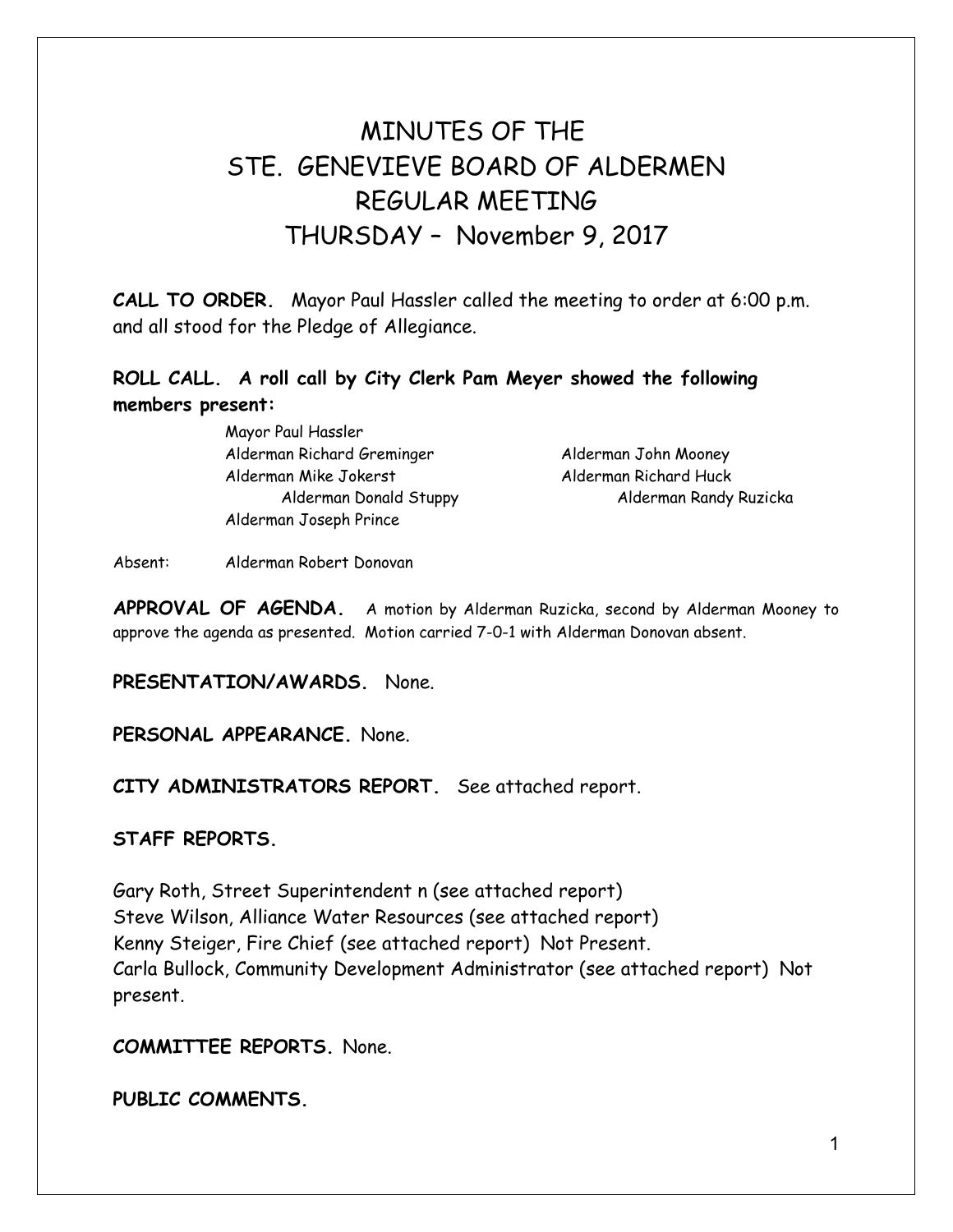Mr. Sam Ewing, 28 S. Main Street addressed the Mayor and the Board concerning the ongoing nuisance at the property located next to him, 42 S. Main Street. Mr. Ewing stated that his still has significant amount of paint coming off the building onto his property, snakes have increased, some improvement to the front of the building but he is still getting run off from the roof in the back. He has shown Carla, Community Development Administrator pictures during recent heavy rains showing the runoff issues. Mr. Ewing is stated he was here over a year ago and spoke to the board asking that something be done, and still a year later nothing is done.

Mr. Tim Conley, 467 Washington Street addressed the Mayor and the Board on the same issue.

## **CONSENT AGENDA.**

- 1. **Minutes Board of Aldermen Regular Meeting October 26, 2017**
- 2. **RESOLUTION 2018-02.** A RESOLUTION OF THE CITY OF STE. GENEVIEVE, MISSOURI STATING INTENT TO APPLY FOR A GRANT FROM THE 2017 FEMA ASSISTANCE TO FIRE FIGHTERS GRANT IN AN AMOUNT NOT TO EXCEED \$80,000 FOR THE STE. GENEVIEVE FIRE DEPARTMENT.

A motion by Alderman Huck, second by Alderman Mooney to approve the consent agenda as presented. Motion carried 7-0-1 with Alderman Donovan absent.

### **OLD BUSINESS.**

**BILL NO. 4199. AN ORDINANCE APPROVING A BUDGET AMENDMENT TO THE CITY OF STE. GENEVIEVE FISCAL YEAR 2018 BUDGET RELATING TO THE GENERAL FUND #10, DEPARTMENT #11 LEGISLATIVE. 2ND READING.** A motion by Alderman Jokerst, second by Alderman Mooney, Bill No. 4199 was placed on its second and final reading, read by title only, considered and passed by a roll call vote as follows: Ayes: Alderman John Mooney, Alderman Mike Jokerst, Alderman Richard Huck, Alderman Donald Stuppy, Alderman Joe Prince, Alderman Dick Greminger. and Alderman Randy Ruzicka. Nays: None Absent: Alderman Bob Donovan. Motion carried 7-0-1. Thereupon Bill No. 4199 was declared Ordinance No. 4132 signed by the Mayor and attested by the City Clerk.

**BILL NO. 4200. AN ORDINANCE CALLING FOR THE GENERAL ELECTION OF OFFICERS OF THE CITY OF STE. GENEVIEVE, MISSOURI TO BE HELD APRIL 3, 2018 AND PROVIDING NOTICE TO THE GENERAL PUBLIC. 2ND READING.** A motion by Alderman Jokerst, second by Alderman Stuppy, Bill No. 4200 was placed on its second and final reading, read by title only, considered and passed by a roll call vote as follows: Ayes: Alderman John Mooney, Alderman Mike Jokerst, Alderman